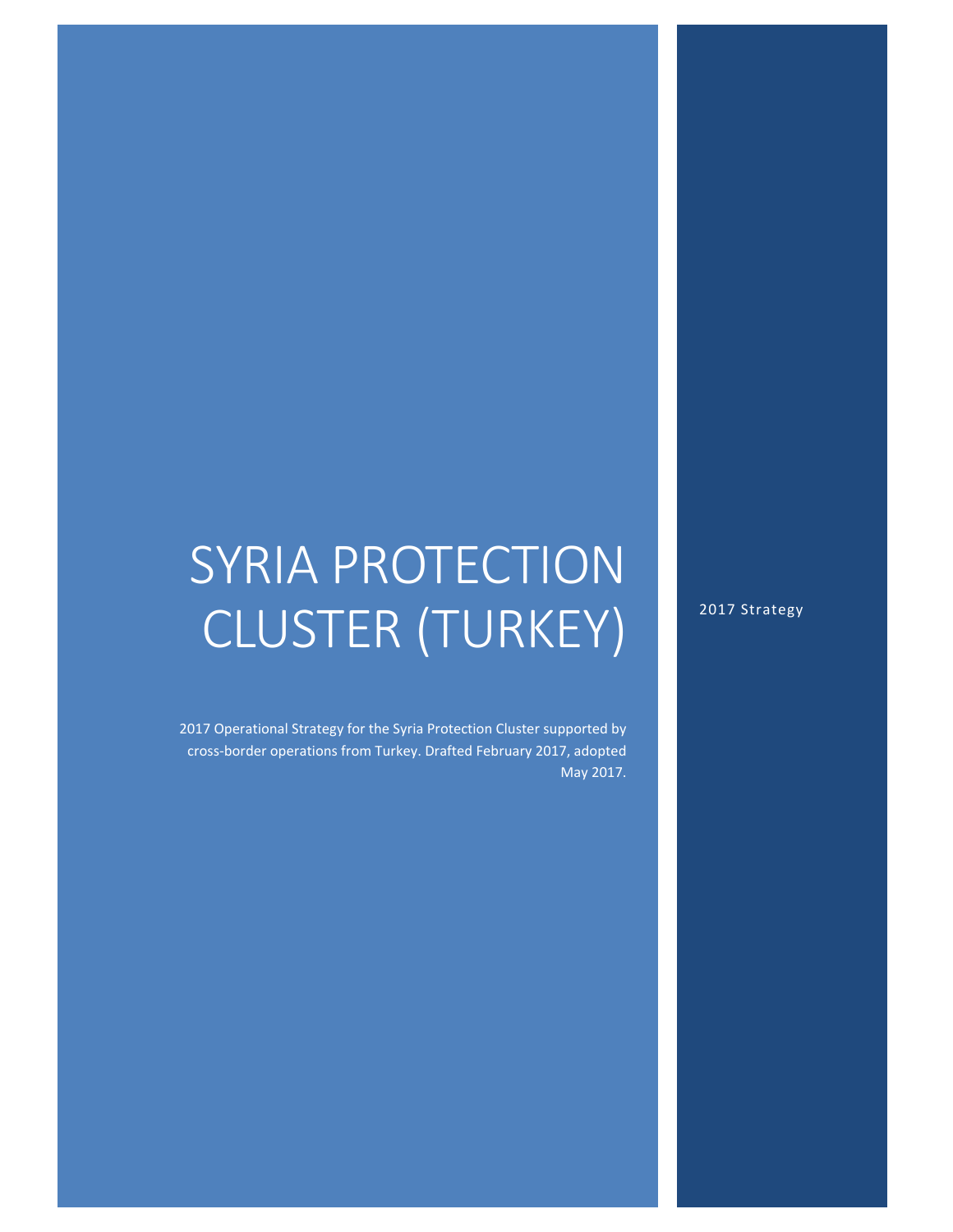

### **Table of Contents**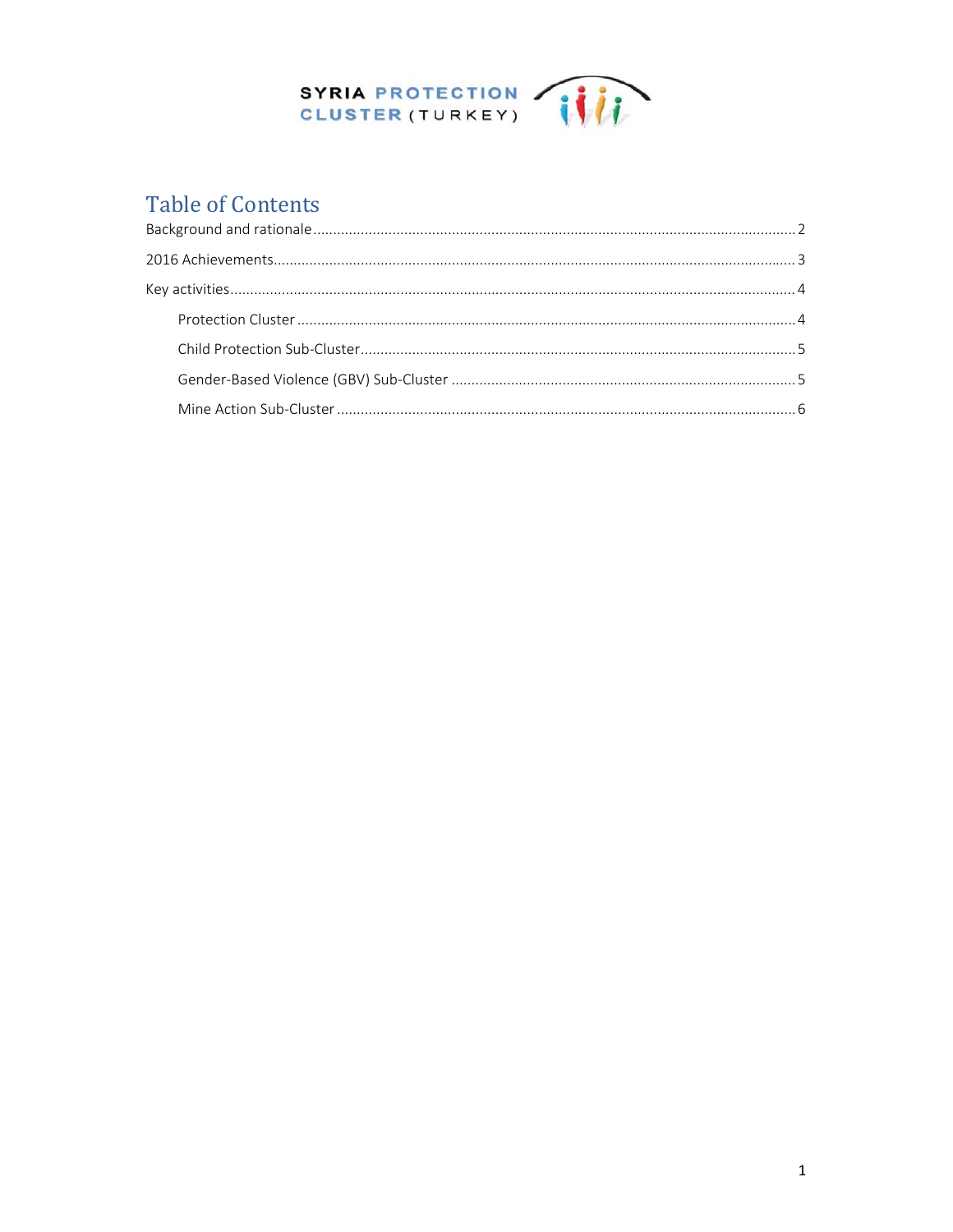### SYRIA PROTECTION / SYRIA PROTECTION



**Protection Cluster Strategy 2017 (Including Child Protection, Gender‐Based Violence and Mine Action Sub‐Clusters – Turkey Cross‐Border Operation for Syria** 

#### A. Background and rationale

Protection<sup>1</sup> of affected civilians, in each and all of its forms, is being hindered or denied throughout most of Syria. Massive population groups live in daily fear of mortar shells, airstrikes or bullets. While many access needed humanitarian assistance, in some locations accessing this assistance can be risky and is marked by reports of exploitation and discrimination in its provision. The high occurrence of multiple protection issues in almost all locations shows that protection concerns are inter-linked. Proximity to armed hostilities, displacement, increased poverty, family separation, and lack of civil documentation has been identified as critical factorsthat increase the protection risks and vulnerability of people in Syria. Housing, Land, and Property ("HLP") rights have emerged as a critical protection concern, which – along with often related civil documentation gaps – pose immediate *and* long‐term obstacles for the protection environment in Syria.

Children have suffered from physical harm and violence and often indiscriminate attacks though the extensive use of shelling, aerial bombardment and deliberate firing on civilian targets. Due to a weakened protective environment in most communities, children are also more at-risk of domestic violence, physical and sexual abuse. As noted in the 2016 Humanitarian Needs Overview, about 7.5 million children are growing up in Syria knowing nothing but conflict, which has inflicted deep psychological effects leading to at least 1 in 4 children at risk of developing mental health disorders. Years of conflict have left most families struggling to meet their basic needs and are increasingly reliant on negative coping practices, including putting children out to work. The prevalence of child labor, including in its worst forms (recruitment & use of children by armed groups), appears to be the predominant reason for the withdrawal of children from schools in many parts of Syria. Children are increasingly being used by all parties to the conflict in either direct combat or supportive roles such as messengers, cooks, spies, etc. The payment of salaries, pressure on communities and the loss of educational opportunities are some of the major push factors. Family separation resulting into unaccompanied and separated children is common. In the 2017 Humanitarian Needs Overviews (HNO), separation from caregivers is reported in 72% of surveyed sub‐districts and is reportedly linked to death of parents, population movements, disappearance, recruitment into armed groups, and families sending children to live in safer locations.

According to the Gender‐Based Violence (GBV) Whole of Syria assessment report (Voices 2017), GBV continues to be pervasive throughout women and girls' lives in Syria. The length of the crisis combined with the deeprooted patriarchal structures underpinning Syrian society, are normalizing this violence. Of the assessed sub‐ districts, 85% report early marriage as a major protection concern, followed by domestic violence (71%) and sexual violence (52%). The psychosocial toll of on‐going conflict is intensifying the violence experienced by women and girls; for instance, in the case of domestic violence, female participants within the Community FGDs reported that their husbands were quicker to resort to violence within the home as the latter's capacity to handle external pressures wanes. New concerns are raised about women and girls reportedly being sexually exploited through serial, temporary marriages, either for financial gain to themselves or to their families or as rewards for fighters.

Household-level gender roles are changing with women adopting roles more traditionally associated with men, such as paid labor and heading households, resulting in both empowerment of women, but also increased risks of violence against women and girls. With divorce perceived to be on the rise, the theme of divorce‐related discrimination came out strongly in the 2016 assessments.

Conservative practices imposed by extremist groups in some parts of the country, such as prescribed dress codes, negatively impact women's lives. Although all women and girls are vulnerable to GBV in the public and private sphere, the assessments found that adolescent girls are perceived to be at particular risk of sexual violence, and the female‐headed households, including divorcees and widows, face stigmatization and discrimination, potentially threatening their ability to access to humanitarian aid.

 $1$  The Inter-Agency Standing Committee defines Protection as all activities aimed at obtaining full respect for the rights of the individual in accordance with the letter and spirit of the relevant bodies of law, namely human rights law, international humanitarian law and refugee law. (IASC IDP Protection Policy 1999).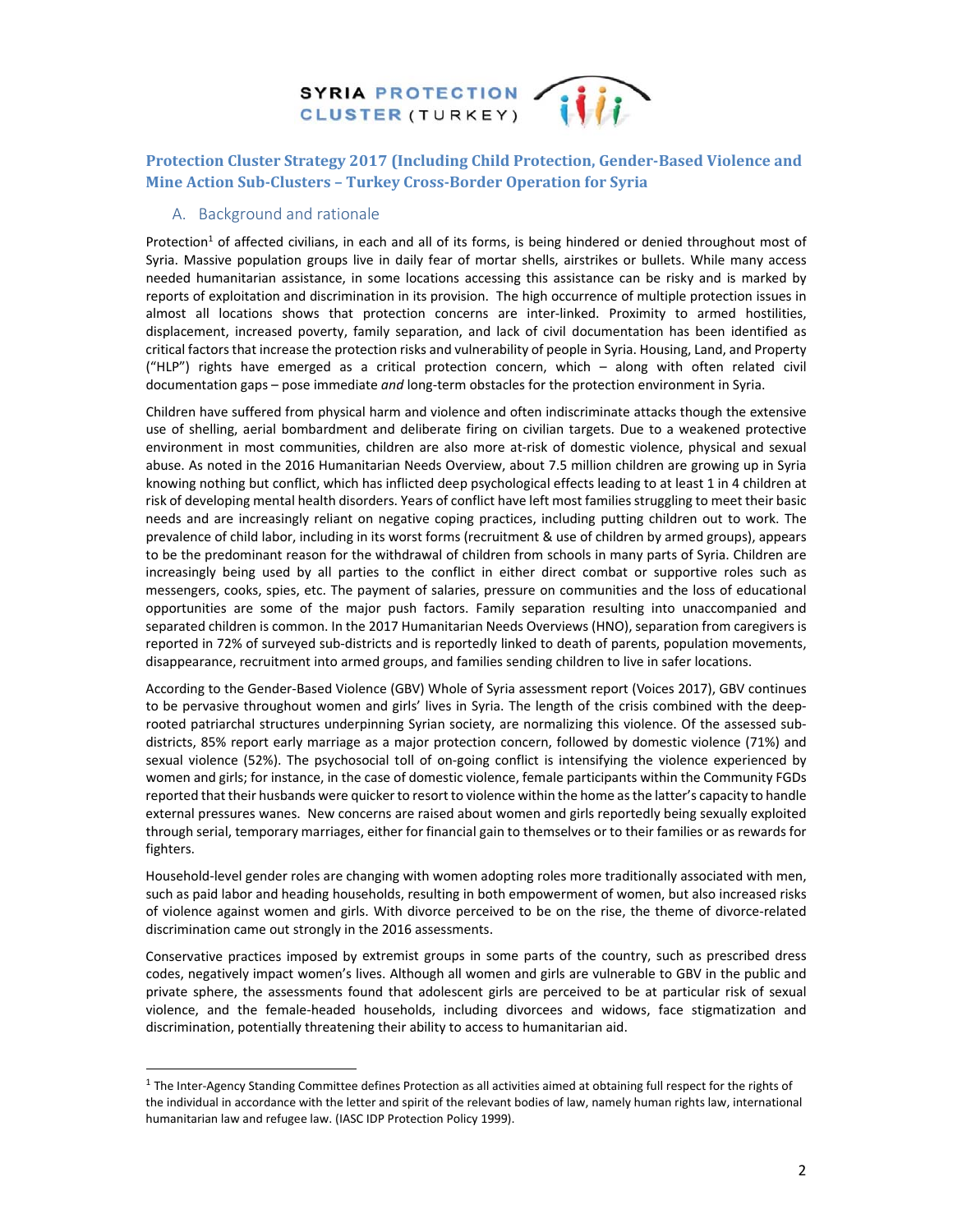## SYRIA PROTECTION THE



Many areas are contaminated by unexploded hazards of different types and pose a threat to civilians in affected areas, with children, especially boys, at particular risk. It also increases poverty due to lost productive land, and; undermines opportunities for recovery. Key infrastructure such as housing, schools, health centers, and water/sanitation systems have been contaminated and will remain unsafe for use. This implies the need for risk education, victim assistance (basic medical and psychosocial) and for enhancing the integration of humanitarian mine action into other sectors.

Challenges to the Protection Cluster remained largely consistent with previous years, except for significant changes to areas of control in Northern Syria. Since late 2015, the tempo of conflict in Northern Syria has changed with new areas coming out of ISIL control, of the Government of Syria taking over East Aleppo and the overall expansion of GoS and Non‐ISIL armed actors holding different pockets of territory in Northern Syria. This has meant that the response from the Gaziantep hub in 2016 and likely through 2017 is likely to be geared towards emergency response, in addition to addressing the other unchanged protection issues which characterize much of the Syrian situation, particularly in locationsranked as mostsevere i.e. areas most affected by violence and with the largest number of displaced. The scale of the breakdown of social services in much of the country means that even in accessible areas, the quality and quantity of services is inadequate to meet the magnitude of needs. Humanitarian access, implementation capacity, and funding remain significant factors impeding the response.

#### B. 2016 Achievements

In 2017, the Protection Cluster and Sub‐Clusters seek to build on their achievements of 2016. Key achievements of the Cluster and Sub‐Clusters members include:

- 1. Provided 104,883 protection prevention and response interventions to 94,798 persons in need in 63 sub-districts in 2016<sup>2</sup>
- 2. Reached 1,439 communities and 4,872 households through protection monitoring
- 3. Trained 17 protection organizations in data collection for protection focus group discussions (FDGs) and assessments
- 4. Established the of Protection Monitoring Task Force to support standardization of tools, indicators and referrals
- 5. Enhanced emergency response coordination and collection of information through geographicallyfocused operational groups
- 6. Trained humanitarian workers and community leaders, reaching 2,789 people with trainings on protection mainstreaming, community‐based protection approaches and IDP guiding principles
- 7. Supported the HLG and ICCG through development of guidance on engagement in Menbij, a considerations note for civilians stranded at the Turkey/Syria border and a guidance note on an operational response to IDPs on the move.
- 8. Reached 174,889 children with psychosocial support, case management and awareness raising services
- 9. Developed case management SOPs addressing gaps in specialized child protection services
- 10. Established taskforces on unaccompanied and separated children (UASC) as well as children associated with armed forces armed groups (CAAFAG)
- 11. Delivered targeted technical training on CAAFAG , FTR and community based CP mechanisms
- 12. GBV sectors response improved and expanded to more geographical areas with services being available in 22 additional sub‐districts (as compared to December 2015)
- 13. Increased the number of organizations providing GBV services from 22 to 44.
- 14. Rolled out GBV SOPs providing capacity building and technical support on structured psychosocial support (PSS)
- 15. Launched the clinical management of rape (CMR) protocol and trained health providers on medical care for GBV survivors in collaboration with the Health Cluster
- 16. Rolled out the new GBV Guidelines with 4 selected clusters
- 17. Developed 6 GBV context specific referral pathways

- 18. Established the Information Management System for Mine Action
- 19. Endorsed six standardized mine action data collection forms

 $242$  organizations as of December 2016 were inputting into the protection cluster 4Ws.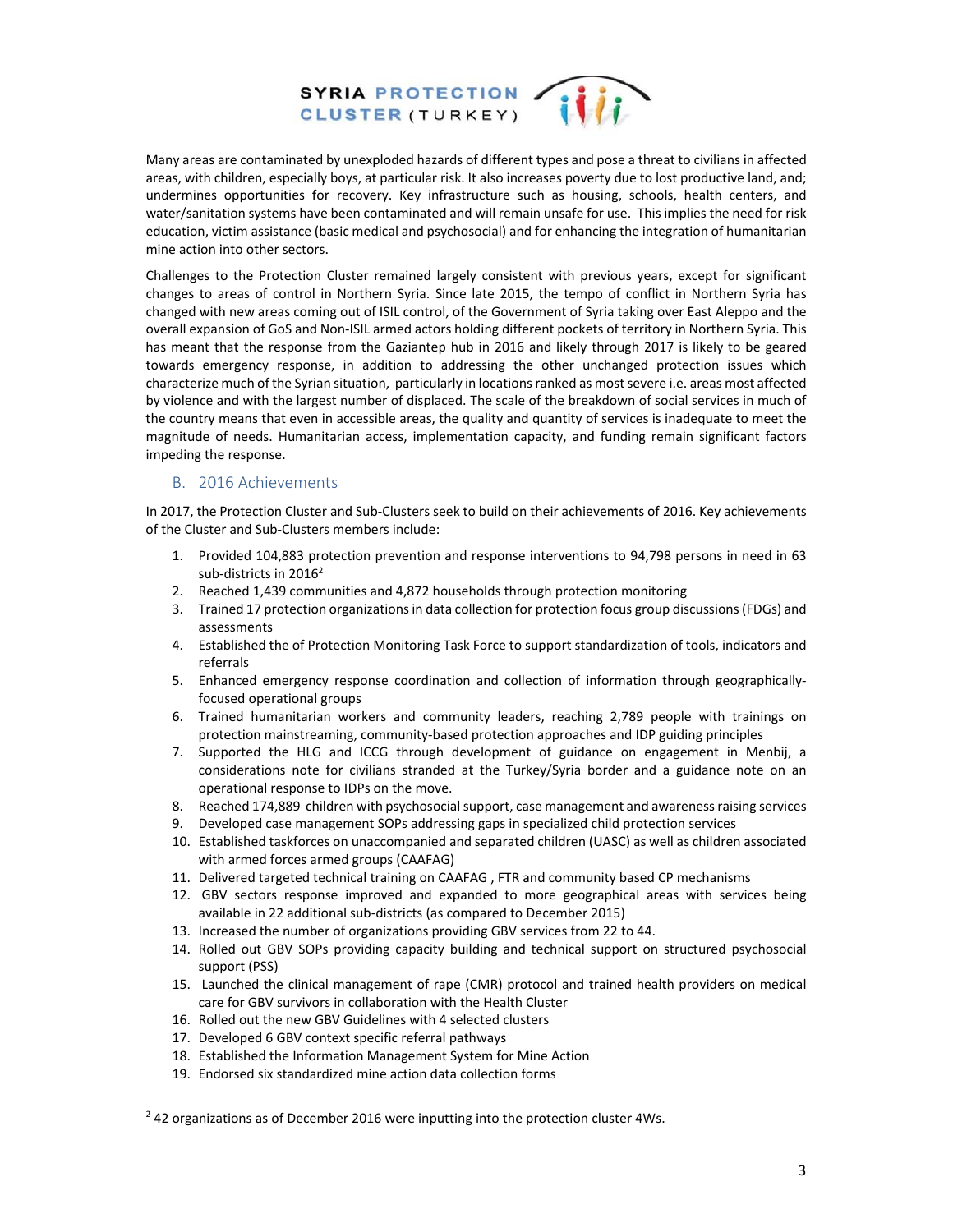



- 20. Expanded risk education messaging in areas under and retaken from IS
- 21. Expanded **contamination impact survey** activities

#### C. Key activities

Considering the widespread protection needs and gaps in Syria, the fact that meaningful protection interventions require sustained institutions, NGOs, community and individual engagement, and the necessity for those in Syria to be better protected wherever it can be done, for 2017 the Protection Cluster and Sub-Clusters prioritized multiple categories of interventions across the different operational and access contexts in Syria.

Based on the priorities outlined in the Humanitarian Response Plan (HRP) for Syria, the Protection Cluster and Sub-Clusters will focus on the following critical interventions:

#### **Protection Cluster**

#### **Objective 1: Increase the protection of populations at risk from the consequences of the conflict through tailored protection activities to prevent, respond to, and advocate against rights violations**

The Protection Cluster will emphasize *providing and informing* lifesaving emergency response services to newly displaced and newly accessible populations and *expanding and enhancing protection* services through wider geographic coverage and outreach capacity, including through mobile teams. Activities include:

- (i) Community‐based protection services through both static centers and mobile outreach teams, such as awareness raising, risk mitigation, information, counselling, case management and referrals
	- a. Development of standards and definition of community‐based protection programming for this context by the Protection Cluster planned for 2017
- (ii) Provision of individual assistance to mitigate protection risks of vulnerable families and individuals, such as material or cash assistance, information provision or referrals
	- a. Development of common understanding of vulnerability or at‐risk‐groups in this context by the Protection Cluster planned for 2017
- (iii) Provision of psychological first aid (PFA), structured psychosocial support (PSS), and support to Mental Health PSS in community centers or through mobile outreach teams
	- a. Strengthening collaboration with the MHPSS TWG (under the Health Cluster) to ensure rollout of minimum standards/MHPSS pyramid to Cluster members planned for 2017
- (iv) Provision of legal counselling or assistance on civil documentation/registration, housing/land/property issues, and other legal concerns in community centers or through mobile outreach teams
	- a. Activation of HLP and Civil Documentation Working Group planned for 2017 the working group will focus on mapping and assessing ongoing services related to HLP/civil documentation and awareness raising on HLP and civil documentation
- (v) Advocacy with duty bearers and key stakeholders and law/policy development
	- a. Continuing support the HLG and ICCG on the following key issues: operational guidance and advice as warranted and support to the following identified key priorities in 2017: Accountability to Affected Populations(AAP); protection mainstreaming (including gender and child protection mainstreaming) ; protection monitoring; and protection advocacy

#### Objective 2: Strengthen the capacity of humanitarian actors and duty bearers, with a focus on national and **community‐based actors, to assess, analyse, prevent, and respond to protection needs**

The Protection Cluster will coordinate and support capacity‐building with humanitarian actors to support information and advocacy on protection concerns, and Do No Harm (DNH) efforts. Activities include:

(vi) Capacity building on risk mitigation and response interventions targeting humanitarian actors and national authorities implementing protection activitiesto mainstream protection and Do No Harm.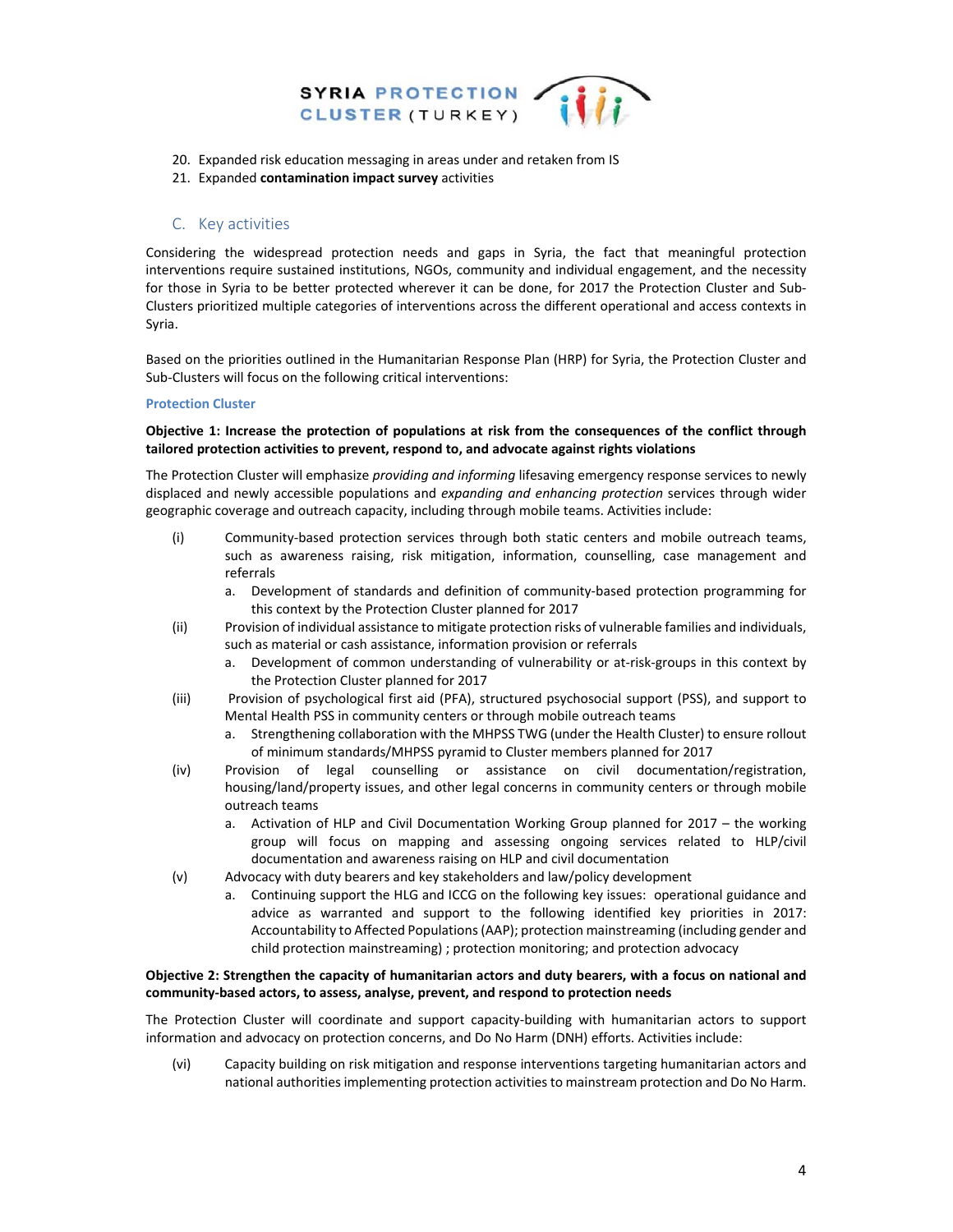



- a. Protection Cluster capacity development plan in place for 2017; continued initiatives through members on protection mainstreaming and protection trainings to local authorities and humanitarian actors ongoing
- (vii) Protection Monitoring and periodic needs identification conducted by Cluster members and other humanitarian actors
	- a. Protection Monitoring Task Force running as of mid-2016, monthly dashboards starting March 2017 with quarterly in‐depth analysis products to come

#### **Improved ways of working**

In addition to the activities outlined above, the Protection Cluster will also work to increase donor outreach; strengthen engagement with human rights actors; improve the use of existing protection data and amending the information sharing protocol; and support sub‐national coordination through operational working groups in order to obtain real-time information and support effective responses.

#### **Child Protection Sub‐Cluster**

#### **Objective 1: Increased and more equitable access for boys and girls to quality child protection interventions in targeted locations in line with the Child Protection Minimum Standards in Humanitarian Action**

The Child Protection Sub‐Cluster will focus on three key areas of interventions for 2017:

- **1. Community‐based child protection including psychosocial support and parenting programs through:**
	- (i) Provision of PFA & PSS activities (structured and sustained; center‐based and mobile)
	- (ii) Parenting programs (structured and sustained; center‐based and mobile)
	- (iii) Awareness raising sessions, community events, activity days (center‐based and mobile)
	- (iv) Information, education and communication (IEC) materials on child protection issues (e.g. brochures, posters, magazines)
	- (v) Recreation and early childhood development kits
	- (vi) Child protection committees/groups (led by adults /youths)

#### **2. Specialized child protection services including:**

- (viii) Case management child protection issues only (individual needs assessment completed)
- (ix) Referral to specialized services (child protection needs only)
- (x) Service mapping
- (xi) Family tracing and reunification for unaccompanied and separated children

#### **3. Human resource capacity development to respond to child protection concerns by:**

- (xii) Training on foundations of child protection (e.g. basics, minimum standards)
- (xiii) Training on community‐based child protection interventions (e.g. PSS)
- (xiv) Training on specialised child protection services (e.g. case management & family tracing and reunification for UASC)
- (xv) Training on child protection policies (e.g. child safeguarding and codes of conduct)
- (xvi) Child Protection policy, safeguarding policy or code of conduct in place for staff

#### **Gender‐Based Violence (GBV) Sub‐Cluster**

#### Objective 1: Ensure that survivors have access to quality specialized GBV services and measures are in place **to prevent and reduce risks of GBV.**

The GBV Sub‐Cluster strives to increase opportunities for safe and confidential disclosure for GBV survivors. The GBV Sub‐Cluster is implementing different level of activities and collaboration strategies to address the limited quality GBV response services. The strategic priority will be achieved through three results:

#### **1. Increase the geographical reach and the quality of multi‐sectoral response services for GBV survivors**.